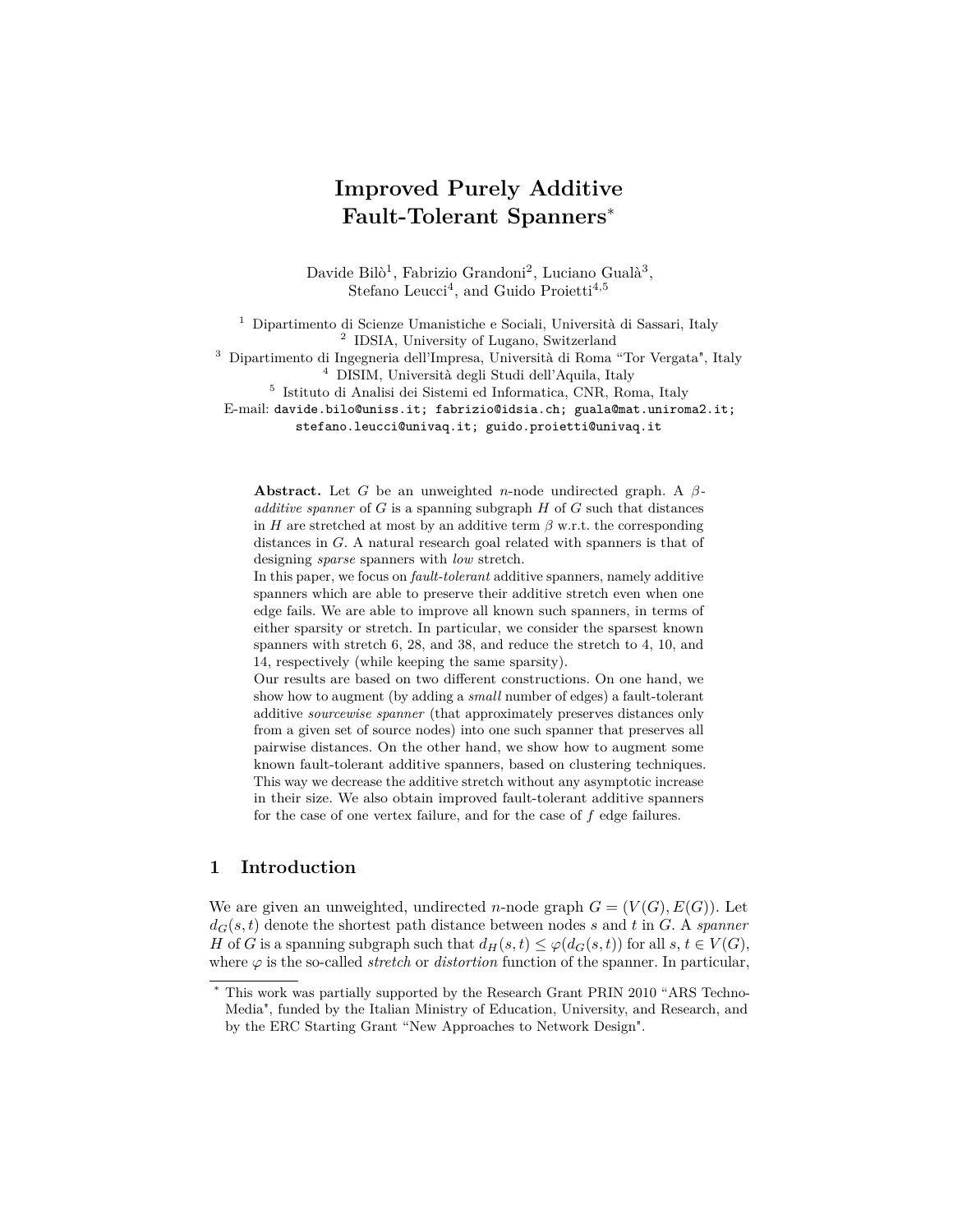when  $\varphi(x) = \alpha x + \beta$ , for constants  $\alpha, \beta$ , the spanner is named an  $(\alpha, \beta)$  spanner. If  $\alpha = 1$ , the spanner is called *(purely) additive* or also  $\beta$ -*additive*. If  $\beta = 0$ , the spanner is called *α*-*multiplicative*.

Finding *sparse* (i.e., with a small number of edges) spanners is a key task in many network applications, since they allow for a small-size infrastructure onto which an efficient (in terms of paths' length) point-to-point communication can be performed. Due to this important feature, spanners were the subject of an intensive research effort, aiming at designing increasingly sparser spanners with lower stretch.

However, as any sparse structure, a spanner is very sensitive to possible failures of *components* (i.e., edges or nodes), which may drastically affect its performances, or even disconnect it! Thus, to deal with this drawback, a more robust concept of *fault-tolerant* spanner is naturally conceivable, in which the distortion must be guaranteed even after a subset of components of *G* fails.

More formally, for a subset  $F$  of edges (resp., vertices) of  $G$ , let  $G - F$  be the graph obtained by removing from *G* the edges (resp., vertices and incident edges) in *F*. When  $F = \{x\}$ , we will simply write  $G - x$ . Then, an *f*-edge fault-tolerant  $(f$ -EFT) spanner with distortion  $(\alpha, \beta)$ , is a subgraph *H* of *G* such that, for every set  $F \subseteq E(G)$  of at most f failed edges, we have <sup>6</sup>

$$
d_{H-F}(s,t) \leq \alpha \cdot d_{G-F}(s,t) + \beta \quad \forall s, t \in V(G).
$$

We define similarly an  $f$ -vertex fault-tolerant ( $f$ -VFT) spanner. For  $f = 1$ , we simply call the spanner edge/vertex fault-tolerant (EFT/VFT).

Chechik et al. [10] show how to construct a  $(2k-1)$ -multiplicative *f*-EFT spanner of size  $O(f \cdot n^{1+1/k})$ , for any integer  $k \ge 1$ . Their approach also works for weighted graphs and for vertex-failures, returning a (2*k*−1)-multiplicative *f*-VFT spanner of size  $O(f^2 \cdot k^{f+1} \cdot n^{1+1/k})$ .<sup>7</sup> This latter result has been finally improved through a randomized construction in [14], where the expected size was reduced to  $\widetilde{O}(f^{2-1/k} \cdot n^{1+1/k})$ . For a comparison, the sparsest known  $(2k-1)$ -multiplicative *standard* (non fault-tolerant) spanners have size  $O(n^{1+\frac{1}{k}})$  [2], and this is believed to be asymptotically tight due to the girth conjecture of Erdős [15].

Additive fault-tolerant spanners can be constructed with the following approach by Braunshvig et al [8]. Let *M* be an *α*-multiplicative *f*-EFT spanner, and *A* be a *β*-additive standard spanner. Then  $H = M \cup A$  is a  $(2f(2\beta + \alpha - 1) + \beta)$ additive *f*-EFT spanner. One can exploit this approach to construct *concrete* EFT spanners as follows. We know how to construct 6-additive spanners of size  $O(n^{4/3})$  [4], randomized spanners that, w.h.p., have size  $O(n^{7/5})$  and additive distortion 4 [9], and 2-additive spanners of size  $O(n^{3/2})$  [1]. By setting  $f = 1$  and choosing *k* properly, this leads to EFT spanners of size  $O(n^{4/3})$  with additive distortion 38, size  $\tilde{O}(n^{7/5})$  with additive distortion 28 (w.h.p.), and size  $O(n^{3/2})$ 

<sup>&</sup>lt;sup>6</sup> Note that in this definition we allow  $d_{G-F}(s,t)$  to become infinite (if the removal of *F* disconnects *s* from *t*). In that case we assume the inequality to be trivially satisfied.

<sup>&</sup>lt;sup>7</sup> The  $\tilde{O}$  notation hides poly-logarithmic factors in *n*.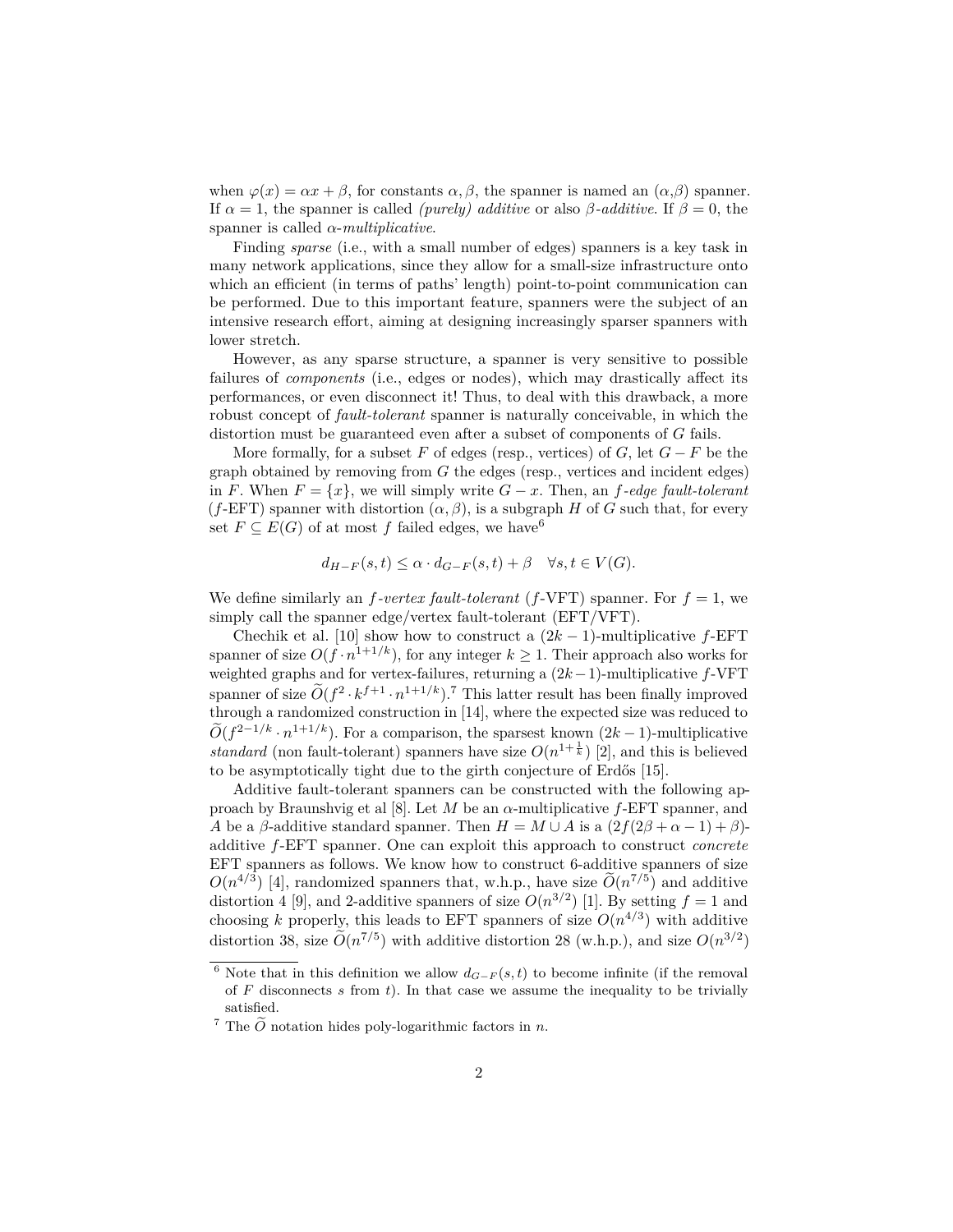| State of the art                   |                        | Our results                        |                        |
|------------------------------------|------------------------|------------------------------------|------------------------|
| <b>Size</b>                        | Additive<br>distortion | Size                               | Additive<br>distortion |
| $\widetilde{O}(n^{5/3})$           | 2[17]                  | $O(n^{5/3})$                       |                        |
| $\widetilde{O}(n^{3/2})$           | 6[17]                  | $O(n^{3/2})$                       |                        |
| $\widetilde{O}(n^{\frac{7}{5}})^*$ | $28* [8,9]$            | $\widetilde{O}(n^{\frac{7}{5}})^*$ | $10*$                  |
| $O(n^{\frac{4}{3}})$               | 38[4,8]                | $O(n^{\frac{4}{3}})$               | 14                     |

**Table 1.** State of the art and new results on additive EFT spanners. Distortions and sizes marked with "\*" hold w.h.p.

with additive distortion 14. Finally, using a different approach, Parter [17] recently presented 2- and 6-additive EFT/VFT spanners of size  $\tilde{O}(n^{5/3})$  and  $\tilde{O}(n^{3/2})$ , respectively.

#### **1.1 Our Results.**

In this paper, we focus on additive EFT spanners, and we improve all the known such spanners in terms of sparsity or stretch (see Table 1). We also present some better results for additive VFT and *f*-EFT spanners.

In more detail, our improved EFT spanners exploit the following two novel approaches. Our first technique (see Section 2), assumes that we are given an additive *sourcewise* fault-tolerant spanner *AS*, i.e., a fault-tolerant spanner that guarantees low distortion only for the distances from a given set *S* of source nodes. We show that, by carefully choosing *S* and by augmenting *A<sup>S</sup>* with a conveniently selected *small* subset of edges, it is possible to construct a fault-tolerant spanner (approximately preserving *all* pairwise distances) with a moderate increase of the stretch. This, combined with the sourcewise EFT spanners in [7, 18], leads to the first two results in the table. In particular, we reduce the additive stretch of the best-known spanner of size  $\tilde{O}(n^{3/2})$  from 6 [17] to 4 (actually, we also save a polylogarithmic factor in the size here). For the case of stretch 2, we slightly decrease the size from  $O(n^{5/3})$  [17] to  $O(n^{5/3})$ . This technique also applies to VFT spanners. In particular, we achieve a 2-additive VFT spanner of size  $O(n^{5/3})$ rather than  $\widetilde{O}(n^{5/3})$  [17], and a 4-additive VFT spanner of size  $O(n^{3/2}\sqrt{\log n})$ , improving on the 6-additive VFT spanner of size  $\tilde{O}(n^{3/2})$  in [17].

Our second technique (see Section 3) relies on some properties of known additive spanners. We observe that some known additive spanners are based on *clustering techniques* that construct a small-enough number of clusters. Furthermore, the worst-case stretch of these spanners is achieved only in some specific cases. We exploit these facts to augment the spanner  $H = M \cup A$  based on the already mentioned construction of [8] with a small number of inter and intra-cluster edges. This allows us to reduce the additive stretch without any asymptotic increase in the number of edges.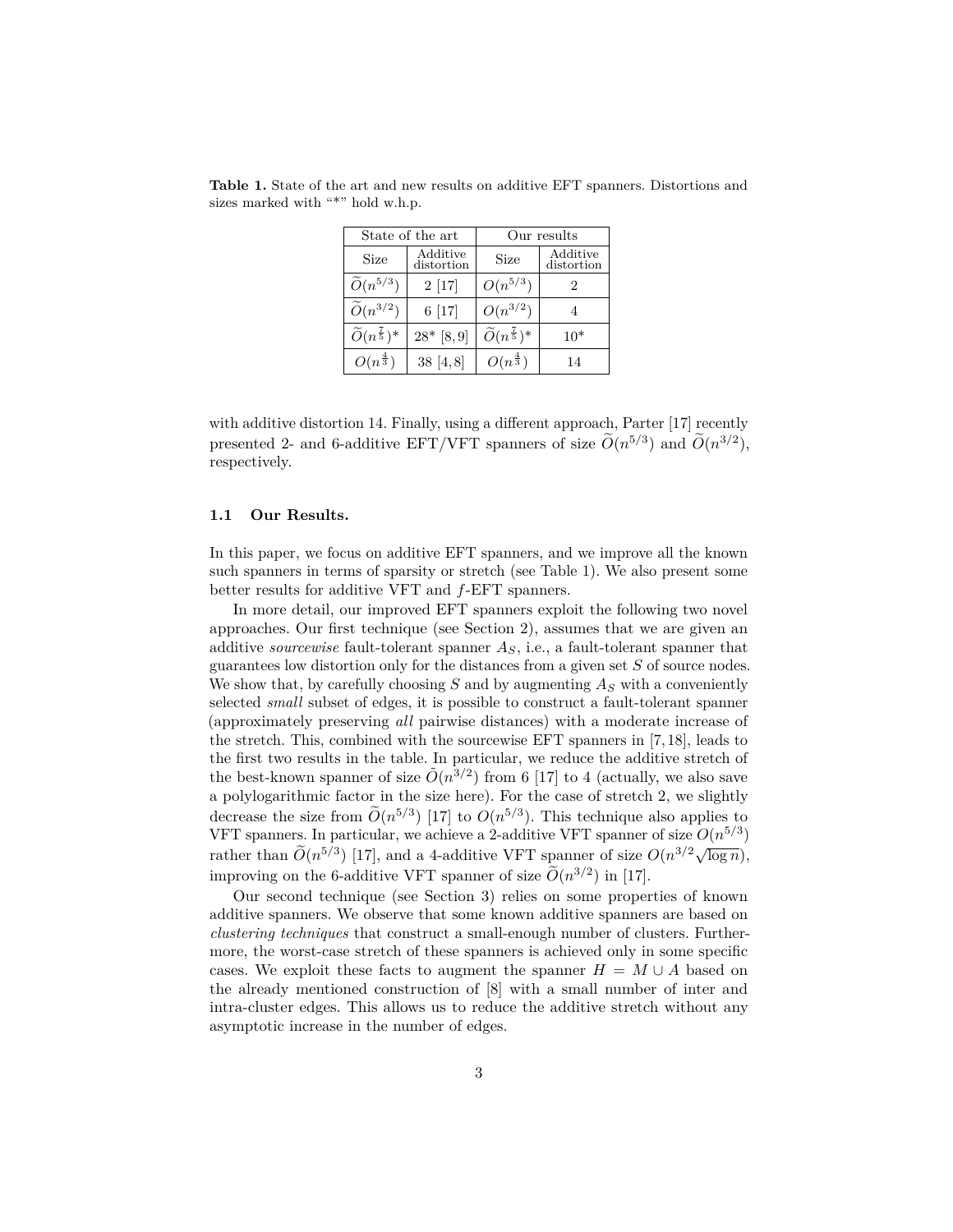Finally, for the case of multiple edge failures, we are able to prove that the construction in [8] has in fact an additive stretch of only  $2f(\beta + \alpha - 1) + \beta$  (rather than  $2f(2\beta + \alpha - 1) + \beta$ ).

**Theorem 1.** *Let A be a β-additive spanner of G, and let M be an α-multiplicative*  $f$ *-EFT spanner of G. The graph*  $H = (V(G), E(A) \cup E(M))$  *is a*  $(2f(\beta+\alpha-1)+\beta)$ *additive f-EFT spanner of G. In the special case f* = 1*, the additive stretch is at*  $most 2\beta + \alpha - 1$ .

We see this as an interesting result since, to the best of our knowledge, the construction of [8] is the only known approach for building additive spanners withstanding more than a single edge fault. At a high-level, in [8] the shortest path in  $G - F$  between two vertices is decomposed into (roughly 2 $f$ ) subpaths called *blocks*. The authors then show that it is possible to build a *bypass* (i.e., a fault-free path) in *H* between the endpoints of each block such that the additive error incurred by using this path is at most  $\beta + \alpha - 1$ . Actually, in addition to those intra-block bypasses, the spanner *H* contains some inter-block *shortcuts*, that are exploited in order to prove a better distortion. Due to space limitations, the proof of this result will be given in the full version of the paper.

### **1.2 Related Work**

A notion closely relate to fault-tolerant spanners is the one of *Distance Sensitivity Oracles* (DSO). The goal here is to compute, with a *low* preprocessing time, a *compact* data structure which is able to *quickly* answer distance queries following some component failures (possibly in an approximate way). For recent achievements on DSO, we refer the reader to [5, 6, 11, 16].

Another setting which is very close in spirit to fault-tolerant spanners is the recent work on fault-tolerant *approximate shortest-path trees*, both for unweighted [19] and for weighted [5,7] graphs. In [3] it was introduced the resembling concept of *resilient spanners*, i.e., spanners that approximately preserve the *relative* increase of distances due to an edge failure.

There was also some research (see for example [12, 13]) on spanners approximately preserving the distance from a given set of nodes (*sourcewise* spanners), among a given set of nodes (*subsetwise* spanners), or between given pairs of nodes (*pairwise* spanners). In this framework a spanner is called a *preserver* if distances are preserved (in other words, the stretch function is the identity function). In particular, in one of our constructions we exploit a fault-tolerant version of a sourcewise preserver.

#### **1.3 Notation**

Given an unweighted, undirected graph *G*, let us denote by  $\pi_G(u, v)$  a shortest path) between  $u$  and  $v$  in  $G$ . When the graph  $G$  is clear from the context we might omit the subscript. Given a simple path  $\pi$  in  $G$  and two vertices  $s, t \in V(\pi)$ , we define  $\pi[s, t]$  to be the subpath of  $\pi$  connecting *s* and *t*. Moreover, we denote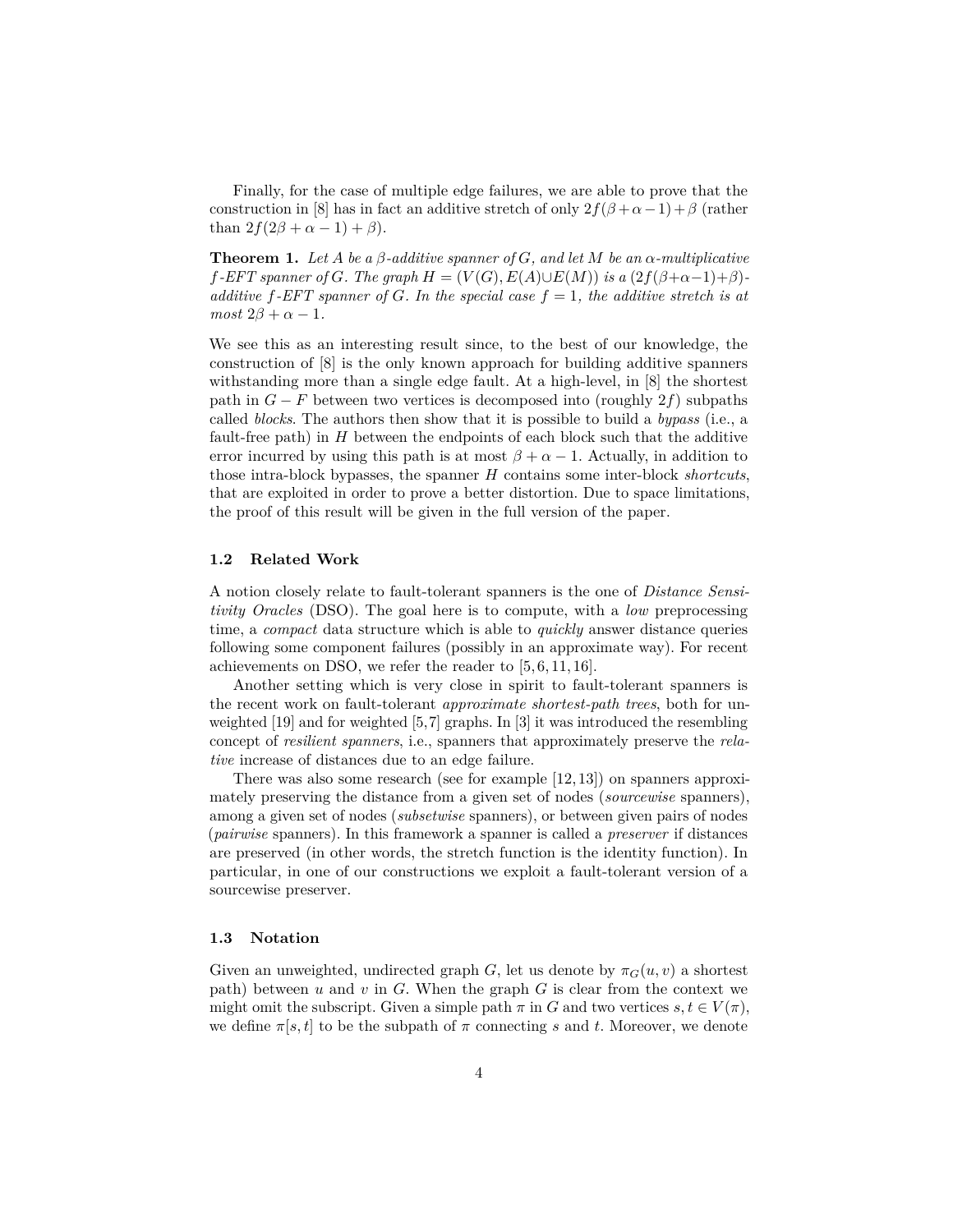**Algorithm 1:** Algorithm for computing a fault-tolerant additive spanner of *G* from a *β*-additive *f*-EFT/VFT sourcewise spanner. The parameter *p* affects the size of the returned spanner and it will be suitably chosen.

 color(*v*) ← white  $\forall v \in V$ ; counter(*v*) ←  $f + 1$   $\forall v \in V$  *S* ← Ø; *E'* ← Ø **while** ∃*s* ∈ *V* \ *S* : *δwhite*(*s*) ≥ *p* **do** *S* ← *S* ∪ {*s*} /\* Add a new source *s* \*/  $\mathbf{5}$  | color $(s) \leftarrow \texttt{red}$   $\int$  **foreach**  $u \in N_{white}(s)$  **do**   $\vert$  counter $(u) \leftarrow$  counter $(u) - 1$   $\vert$   $\vert$   $E' \leftarrow E' \cup \{(s, u)\}\$  **if**  $counter(u) = 0$  **then**  | color $(u) \leftarrow \texttt{black}$  $E' \leftarrow E' \cup \{(u, v) \in E : \text{color}(u) = \text{white}\}\$   $A_S \leftarrow \beta$ -additive f-EFT/VFT sourcewise spanner w.r.t. sources in *S* **return**  $H \leftarrow (V(G), E' \cup E(A_S))$ 

by  $|\pi|$  the *length* of  $\pi$ , i.e., the number of its edges. When dealing with one or multiple *failed edges*, we say that a path  $\pi$  is *fault-free* if it does not contain any of such edges. Finally, if two paths  $\pi$  and  $\pi'$  are such that the last vertex of  $\pi$ coincides with the first vertex of  $\pi'$ , we will denote by  $\pi \circ \pi'$  the path obtained by concatenating  $\pi$  with  $\pi'$ .

# **2 Augmenting Sourcewise Fault-Tolerant Spanners**

We next describe a general procedure (see Algorithm 1) to derive purely additive fault-tolerant spanners from sourcewise spanners of the same type.

The main idea of the algorithm is to select a small subset *S* of *source* vertices of *G*, which we call red. These vertices are used to build a fault-tolerant sourcewise spanner of the graph. The remaining vertices are either black or white. The former ones are always adjacent to a source, even in the event of *f* edge/vertex failures. Finally, edges incident to white vertices are added to the sought spanner, as their overall number is provably small.

During the execution of the algorithm, we let  $\text{color}(u) \in \{\text{white}, \text{black}, \text{red}\}\$ denote the current color of vertex *u*. We define  $N_{\text{white}}(u)$  to be the set of neighbors of *u* which are colored white, and we let  $\delta_{\text{white}}(u) = |N_{\text{white}}(u)|$ . We will also assign a non-negative counter counter $(u)$  to each vertex. Initially all these counters will be positive, and then they will only be decremented. A vertex *u* is colored black only when counter $(u)$  reaches 0, and once a white vertex is colored either black or red it will never be recolored white again. Therefore, we have that  $\text{color}(u) = \text{black implies } \text{counter}(u) = 0.$ 

We first bound the size of the spanner *H*.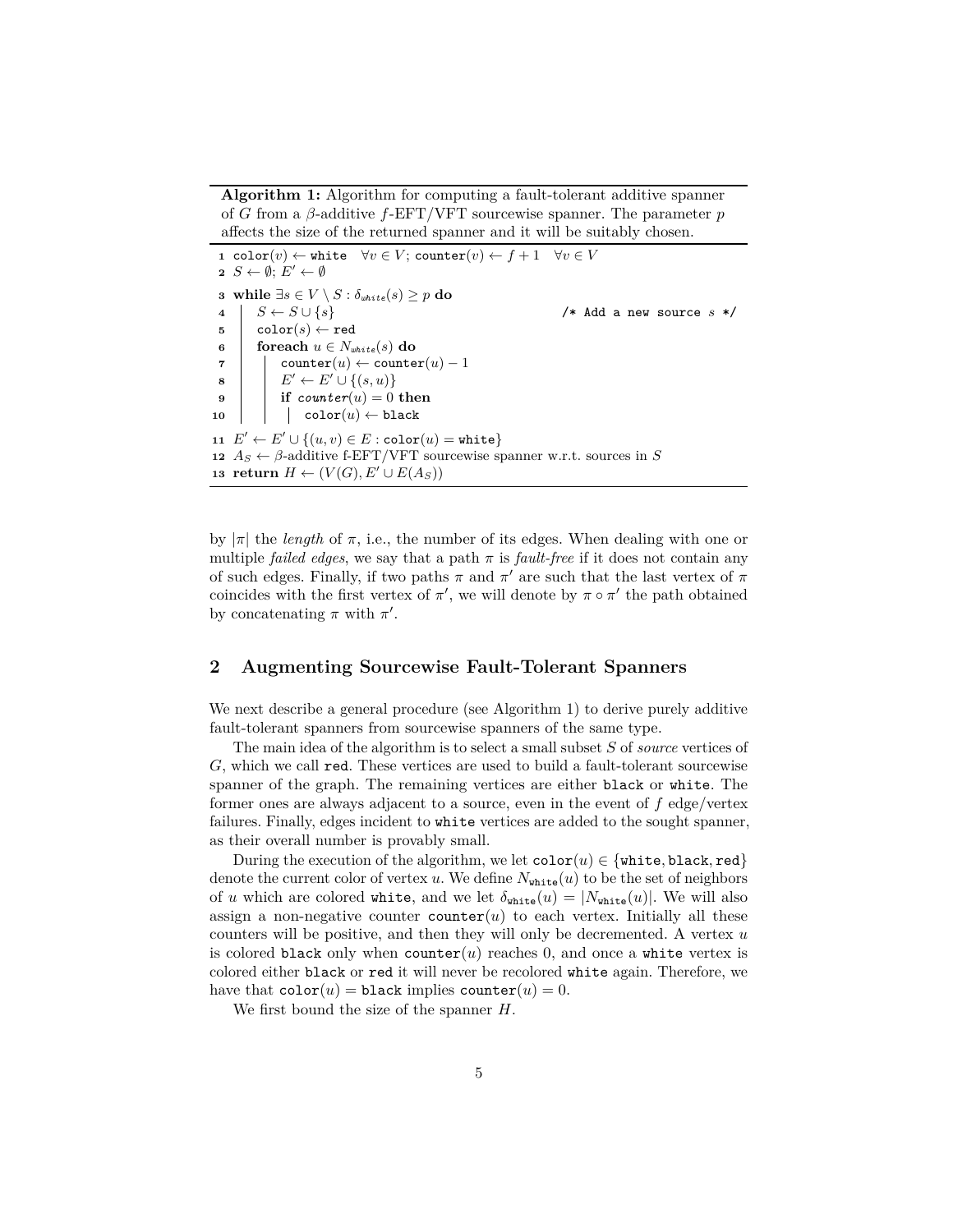

**Fig. 1.** A case of the proof of Theorem 2. Bold edges are in *H* − *F*. The black vertex *u* is adjacent to at least  $f + 1$  vertices in  $S$ .

**Lemma 1.** *Algorithm 1 computes a spanner of size*  $O(np + nf + \gamma(n, \frac{\vert (f+1)n \vert}{n})$  $\left(\bigcap_{p}^{+1\right)n}\right|$ ), *where*  $\gamma(n, \ell)$  *is the size of the spanner*  $A_S$  *for*  $|S| = \ell$ *.* 

*Proof.* The edges added to *E'* by line 8 are at most  $(f + 1)n$ , since each time an edge  $(s, u)$  is added to *H* the counter counter $(u)$  is decremented, and at most  $(f+1)n$  counter decrements can occur.

To bound the edges added to  $E'$  by line 11, observe that all the edges in  $\{(u, v) \in E : \text{color}(u) = \text{white}\}\$  which are incident to a red vertex, have already been added to *H* by line 8, hence we only consider vertices *v* which are either white or black. Let  $v$  be such a vertex and notice that, before line 11 is executed, we must have  $\delta_{\text{white}}(v) < p$ , as otherwise *v* would have been selected as a source and colored red. This immediately implies that line 11 causes the addition of at most *np* edges to *H*.

It remains to bound the size of  $A_S$ . It is sufficient to show that  $|S| \leq \left| \frac{(f+1)n}{n} \right|$  $\left\lfloor \frac{p}{p} \right\rfloor$ at the end of the algorithm. Each time a source  $s$  is selected,  $s$  has at least  $\overline{p}$ white neighbors in *G*, hence the quantity  $\sum_{u \in V(G)} \mathtt{counter}(u)$  decreases by at least *p*. The claim follows by noticing that  $\sum_{u \in V(G)} \text{counter}(u) = n(f+1)$  at the beginning of the algorithm and, when the algorithm terminates, it must be non-negative.  $\Box$ 

We next bound the distortion of *H*.

**Theorem 2.** *Algorithm 1 computes a*  $(\beta + 2)$ *-additive f*-*EFT/VFT spanner.* 

*Proof.* Consider two vertices  $s, t \in V(G)$  and a set *F* of at most *f* failed edges/vertices of *G*, we will show that  $d_{H-F}(s,t) \leq d_{G-F}(s,t) + \beta + 2$ . We assume, w.l.o.g., that *s* and *t* are connected in  $G - F$ , as otherwise the claim trivially holds.

If all the vertices in  $\pi = \pi_{G-F}(s,t)$  are white, then all their incident edges have been added to *H* (see line 11 of Algorithm 1), hence  $d_{H-F}(s,t) = d_{G-F}(s,t)$ .

Otherwise, let  $u \in V(\pi)$  be the closest vertex to *s* such that  $\text{color}(u) \neq \text{white}$ . Notice that, by the choice of *u*,  $H - F$  contains all the edges of  $\pi[s, u]$ . If  $\text{color}(u) = \text{red}$  then:

$$
d_{H-F}(s,t) \le d_{H-F}(s,u) + d_{H-F}(u,t) \le d_{G-F}(s,u) + d_{A_S-F}(u,t)
$$
  
\n
$$
\le d_{G-F}(s,u) + d_{G-F}(u,t) + \beta = d_{G-F}(s,t) + \beta
$$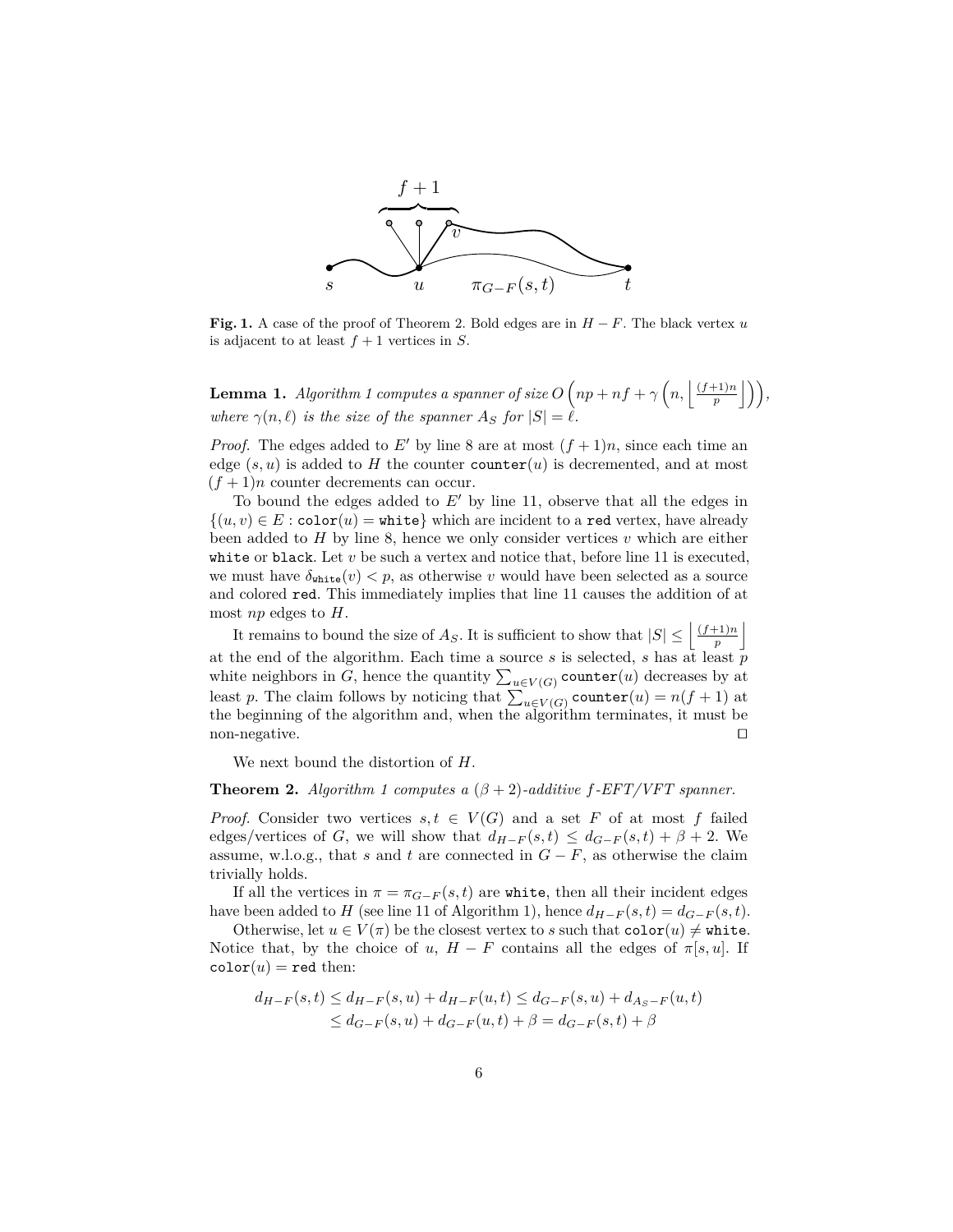where we used the fact that  $u \in \pi_{G-F}(s,t)$ .

Finally, if  $\text{color}(u) = \text{black}$  then  $\text{counter}(u) = 0$ , hence *u* has at least  $f + 1$ red neighbors in *H* (see Figure 1). As a consequence, there is at least one red vertex *v* such that  $(u, v) \in H - F$  (and hence  $(u, v) \in G - F$ ), therefore:

$$
d_{H-F}(s,t) \le d_{H-F}(s,u) + d_{H-F}(u,v) + d_{H-F}(v,t)
$$
  
\n
$$
\le d_{G-F}(s,u) + 1 + d_{A_S-F}(v,t) \le d_{G-F}(s,u) + 1 + d_{G-F}(v,t) + \beta
$$
  
\n
$$
\le d_{G-F}(s,u) + 1 + d_{G-F}(v,u) + d_{G-F}(u,t) + \beta
$$
  
\n
$$
= d_{G-F}(s,t) + \beta + 2.
$$

 $\Box$ 

Let  $S' \subset V(G)$  be a set of *sources*. In [18] it is shown that a sourcewise EFT/VFT *preserver* (i.e, a (1*,* 0) EFT/VFT sourcewise spanner) of *G* having size  $\gamma(n, |S'|) = O(n\sqrt{n|S'|})$  can be built in polynomial time. Combining this preserver and Algorithm 1 with  $p = n^{\frac{2}{3}}$ , we obtain the following:

**Corollary 1.** *There exists a polynomial time algorithm to compute a* 2*-additive EFT/VFT spanner of size*  $O(n^{\frac{5}{3}})$ *.* 

Furthermore, we can exploit the following result in  $[7].^8$ 

**Lemma 2** ([7]). *Given an*  $(\alpha, \beta)$ -spanner *A* and a subset *S*<sup>*'*</sup> of vertices, it is *possible to compute in polynomial time a subset of*  $O(|S'|\cdot n)$  *edges*  $E'$ , so that  $A \cup E'$  *is an*  $(\alpha, \beta)$  *EFT sourcewise spanner w.r.t. S'*. The same result holds for *VFT spanners, with E'* of size  $O(|S'| \cdot n \log n)$ *.* 

Combining the above result with the 2-additive spanner of size  $O(n^{3/2})$  in [1], we obtain 2-additive EFT and VFT sourcewise spanners of size  $\gamma(n, |S'|)$  = we obtain 2-additive EFT and VFT sourcewise spanners of size  $\gamma(n, |\beta|) = O(n\sqrt{n} + |S'| \cdot n)$  and  $\gamma(n, |S'|) = O(n\sqrt{n} + |S'| \cdot n \log n)$ , respectively. By using these spanners in Algorithm 1, with  $p = \sqrt{n}$  and  $p = \sqrt{n \log n}$  respectively, we obtain the following result.

**Corollary 2.** *There exists a polynomial time algorithm to compute a* 4*-additive* **EFT** spanner of size  $O(n^{3/2})$ , and a 4-additive VFT spanner of size  $O(n^{3/2}\sqrt{\log n})$ .

## **3 Augmenting Clustering-Based Additive Spanners**

Most additive spanners in the literature are based on a *clustering* technique. A subset of the vertices of the graph *G* is partitioned into *clusters*, each containing a special *center* vertex along with some of its neighbors. The distances between these clusters is then reduced by adding a suitable set of edges to the spanner. This technique is used, for example, in [4,9]. We now describe a general technique which can be used to augment such spanners in order to obtain a fault-tolerant additive spanner.

<sup>8</sup> Actually, the result in [7] is claimed for the single source case only, but it immediately extends to multiple sources.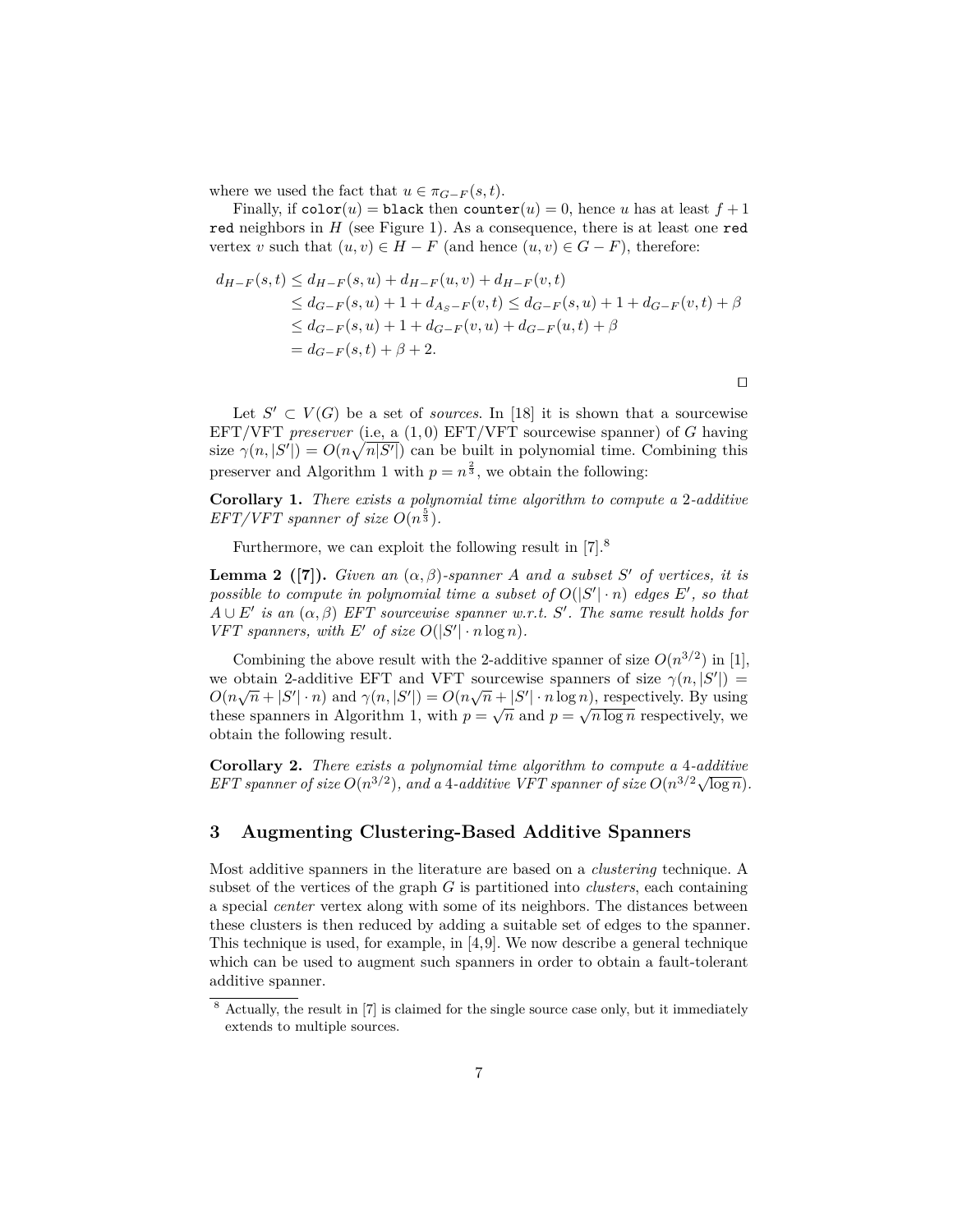**Algorithm 2:** Algorithm for computing a fault-tolerant additive spanner from multiplicative and clustering-based additive spanners. Here  $\{\mathcal{C}, \text{cnt}(\cdot)\}\$ denotes the clustering of *G* while  $\delta(C, C')$  is the set of the edges in  $E(G)$ with one endpoint in  $C$  and the other in  $C'$ .

  $E' \leftarrow \emptyset$ ;  $M \leftarrow (\alpha, 0)$  EFT spanner;  $A \leftarrow (1, \beta)$  clustering-based spanner **foreach** *C* ∈ C **do foreach**  $v \in C$  **do if** ∃ $(v, x) \in E(G) : x \in C \setminus \{cnt(v)\}\$  then  $\vert \cdot \vert E' \leftarrow E' \cup \{(v, x)\}.$  **foreach**  $C, C' \in \mathcal{C} : C \neq C'$  **do if** ∃*e*,  $e' \in \delta(C, C')$  : *e and e' are vertex-disjoint* **then**   $\vert \quad \vert E' \leftarrow E' \cup \{e, e'\}.$  $\mathbf{9}$  **else if**  $\exists e, e' \in \delta(C, C') : e \neq e'$  then  $\vert$   $E' \leftarrow E' \cup \{e, e'\}.$ **<sup>11</sup> else**  $\vert$   $E' \leftarrow E' \cup \delta(C, C')$  $\phi$  /\*  $\delta(C, C')$  contains at most one edge \*/ **return** *H* ←  $(V(G), E' \cup E(M) \cup E(A))$ 

More formally, a *clustering* of *G* is a partition  $C$  of a subset of  $V(G)$ . We call each element  $C \in \mathcal{C}$  a *cluster*. We say that a vertex *v* is *clustered* if it belongs to a cluster, and *unclustered* otherwise. Each cluster  $C \in \mathcal{C}$  is associated with a vertex  $u \in C$  which is the *center* of *C*. For each *clustered* vertex *v*, we denote by  $\text{cnt}(v)$  the center of the cluster containing *v*.

We say that a *β*-additive spanner *A* is *clustering-based* if there exists a clustering  $\mathcal C$  of  $G$  such that: (i)  $A$  contains all the edges incident to unclustered vertices, (ii) *A* contains all the edges between every clustered vertex *v* and  $\text{cnt}(v)$ , and (iii) the following property holds:

*Property 1.* For every  $u, v \in V(G)$  such that *v* is a clustered vertex, there exists a path  $\tilde{\pi}(u, v)$  in *A* such that one of the following conditions holds:

- $|P1\rangle |\tilde{\pi}(u, v)| \leq d_G(u, v) + \beta 2;$
- (P2)  $|\tilde{\pi}(u, v)| = d_G(u, v) + \beta 1$  and either (i)  $v = \text{cnt}(v)$ , or (ii) the last edge of  $\tilde{\pi}(u, v)$  is  $(\text{cnt}(v), v)$ .
- $(P3)$   $|\tilde{\pi}(u, v)| = d_G(u, v) + \beta$ ,  $v \neq \text{cnt}(v)$ , and the last edge of  $\tilde{\pi}(u, v)$  is  $(\text{cnt}(v), v)$ .

Our algorithm works as follows (see Algorithm 2). We add to our spanner *H* a *β*-additive clustering-based spanner *A*, and a *α*-multiplicative EFT spanner *M*. Note that so far our construction is the same as in [8], with the extra constraint that *A* is clustering-based. We then augment *H* by adding a carefully chosen subset  $E'$  of inter and intra-cluster edges.

Let  $\{\mathcal{C}, \text{cnt}(\cdot)\}\)$  be the clustering of *A*. It is easy to see that *E'* contains at most  $O(n+|\mathcal{C}|^2)$  edges and hence  $|E(H)| = O(|E(A)| + |E(M)| + |\mathcal{C}|^2)$ . We now prove an useful lemma which is then used to upper-bound the distortion of the spanner *H*.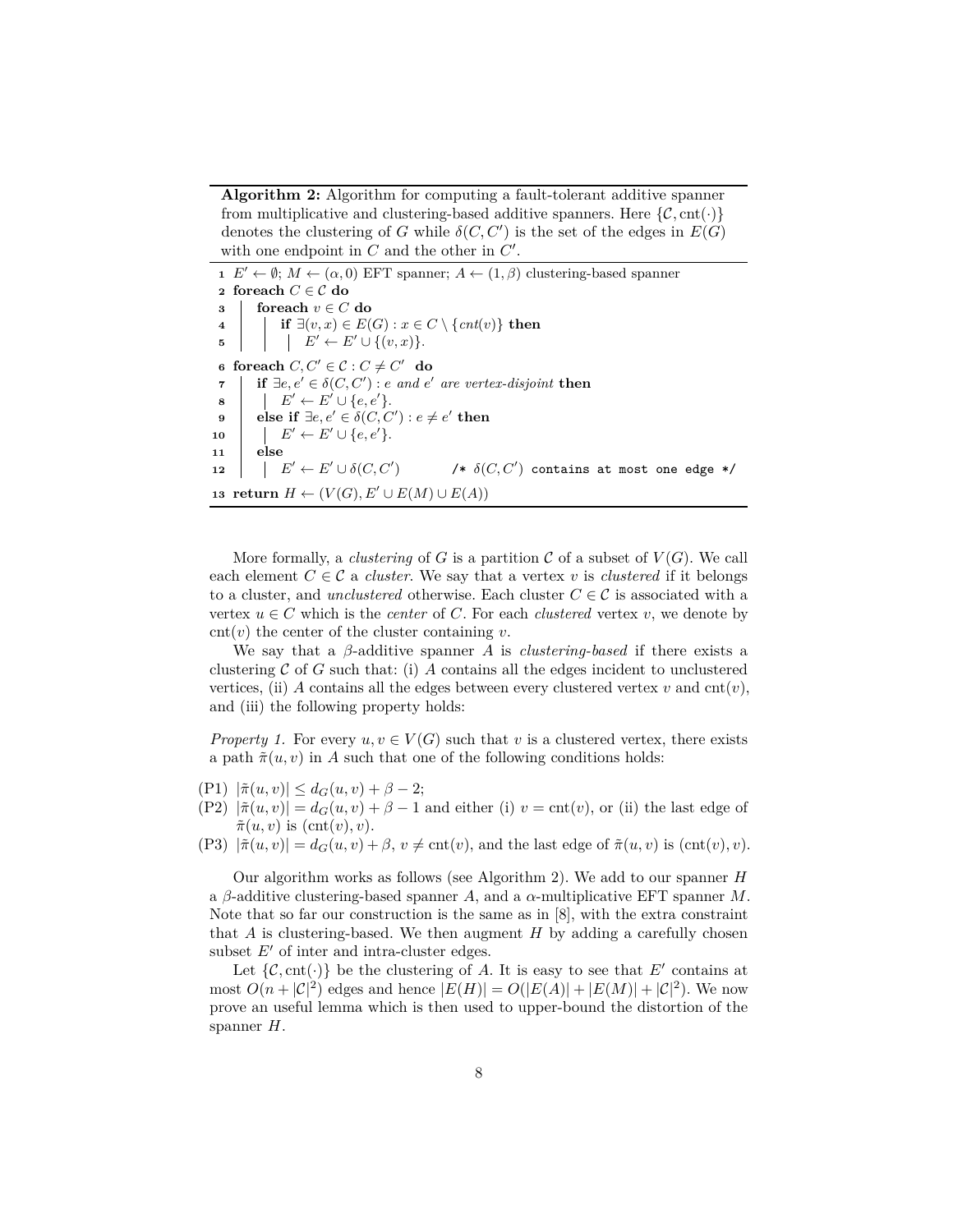

**Fig. 2.** Decomposition of  $\pi_{G-e}(s,t)$  so that all shortest paths from *s* to *z* (resp. from  $z'$  to  $t$ ) in *A* are fault-free. Bold lines denote shortest paths in *A*.

**Lemma 3.** Let *A* be a spanning subgraph of *G*, let  $e \in E(G)$  be a failed edge and *s, t* ∈ *V*(*G*) *be two vertices satisfying*  $d_A(s,t) < d_{A-e}(s,t) \neq \infty$ *. There exist two consecutive vertices*  $z, z'$  *in*  $V(\pi_{G-e}(s,t))$ *, with*  $d_{G-e}(s, z) < d_{G-e}(s, z')$ *, such that every shortest path in A between s and z (resp. t and z* 0 *) is fault-free.*

*Proof.* First of all, notice that  $e = (x, y)$  belongs to every shortest path between *s* and *t* in *A*, therefore let  $\pi_A(s,t) = \langle s, \ldots, x, y, \ldots, t \rangle$ . Consider the vertices of  $\pi_{G-e}(s,t)$  from *s* to *t*, let  $z \in V(\pi)$  be the last vertex such that there exists a shortest path  $\pi$  between  $z$  and  $t$  in  $A$  that contains  $e$  ( $z$  can possibly coincide with *s*), and call  $z'$  the vertex following  $z$  in  $\pi$  (see Figure 2). By the choice of  $z$ , we have that no shortest path between  $z'$  and  $t$  in  $A$  can contain  $e$ . Moreover, *π* must traverse *e* in the same direction as  $\pi_A(s,t)$ , i.e.,  $\pi = \langle z, \ldots, x, y, \ldots, t \rangle$ . This is true since otherwise we would have  $\pi = \langle z, \ldots, y, x, \ldots, t \rangle$  and hence  $\pi_A(s,t)[s,x] \circ \pi[x,t]$  would be a fault-free shortest path between *s* and *t* in *A*, a contradiction.

It remains to show that no shortest path between *s* and *z* in *A* can contain *e*. Suppose this is not the case, then:

$$
d_A(s, z) = d_A(s, y) + d_A(y, z) = d_A(s, x) + 1 + 1 + d_A(z, x) = d_A(s, z) + 2
$$

which is again a contradiction.

$$
\mathbb{Z}^{\mathbb{Z}}
$$

We are now ready to prove the main theorem of this section.

**Theorem 3.** *Algorithm 2 computes a*  $(2\beta + \max\{2, \alpha - 3\})$ *-additive EFT-spanner.* 

*Proof.* Choose any two vertices  $s, t \in V(G)$  and a failed edge  $e \in E(G)$ . Suppose that  $s, t$  are connected in  $G - e$ , and that every shortest path between  $s$  and  $t$  in *A* contains *e* (as otherwise the claim trivially holds). We partition  $\pi_{G-e}(s,t)$  by finding  $z, z' \in V(\pi_{G-e}(s,t))$  as shown by Lemma 3.

The edge  $(z, z')$  is in  $\pi_{G-e}(s, t)$  and hence cannot coincide with *e*. Moreover, we suppose  $(z, z') \notin E(H)$ , as otherwise we would immediately have:

$$
d_{H-e}(s,t) \le d_A(s,z) + d_{H-e}(z,z') + d_A(z',t)
$$
  
\n
$$
\le d_{G-e}(s,z) + \beta + 1 + d_{G-e}(z',t) + \beta + (d_{G-e}(z,z') - 1)
$$
  
\n
$$
= d_{G-e}(s,t) + 2\beta - 1.
$$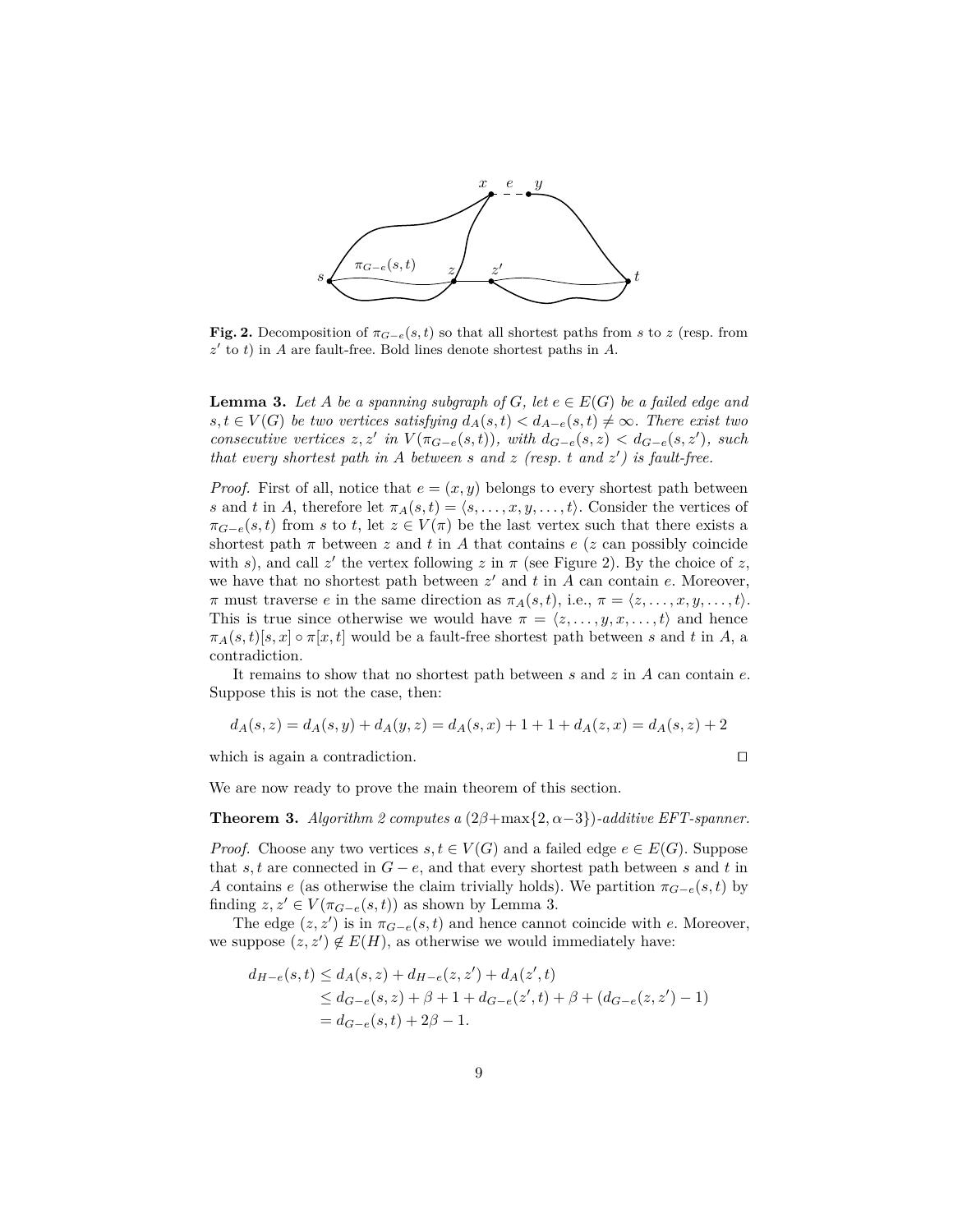

Fig. 3. Cases considered in the proof of Theorem 3 to build a fault-free path between *s* and *t* with small additive distortion. Bold lines represent shortest paths/edges in *A*. Solid lines represent paths/edges in  $H$  while the dashed edge  $(z, z')$  does not belong to *E*(*H*) and cannot coincide with *e*.

This means that both  $z$  and  $z'$  must be clustered. Let  $C$  (resp.  $C'$ ) be the (unique) cluster that contains  $z$  (resp.  $z'$ ).<sup>9</sup>

Let  $\gamma := d_A(s, z) - d_{G-e}(s, z)$  and  $\gamma' := d_A(t, z') - d_{G-e}(z', t)$ . Clearly  $0 \leq \gamma, \gamma' \leq \beta$ . If  $\gamma + \gamma' \leq 2\beta - 2$  then we are done as:

$$
d_{H-e}(s,t) \le d_A(s,z) + d_{B-e}(z,z') + d_A(z',t)
$$
  
\n
$$
\le d_{G-e}(s,z) + d_{G-e}(z',t) + 2\beta - 2 + \alpha d_{G-e}(z,z') + (d_{G-e}(z,z') - 1)
$$
  
\n
$$
\le d_{G-e}(s,t) + 2\beta + \alpha - 3.
$$

Next we assume that  $\gamma + \gamma' \geq 2\beta - 1$ . This means that either (i)  $\gamma$  and  $\gamma'$ are both equal to *β*, or (ii) exactly one of them is *β* while the other equals  $\beta - 1$ . Assume w.l.o.g. that  $\gamma = \beta$ . This implies that  $d_A(s, z) = |\tilde{\pi}(s, z)|$ , hence  $\tilde{\pi}(s, z)$ is a shortest path between *s* and *z* in *A*, and by Lemma 3, it is fault-free.

In the rest of the proof we separately consider the cases  $C = C'$  and  $C \neq C'$ . In the former case, since  $(z, z') \notin E(H)$ , we know that, during the execution of the loop in line 2 of Algorithm 2, an edge  $(z', x)$  such that  $x \in C \setminus \{z, \text{cnt}(z)\}\)$  has been added to *E* (see Figure 3 (a)). Since the paths  $\langle \text{cnt}(z), z' \rangle$  and  $\langle \text{cnt}(z), x, z' \rangle$ are edge-disjoint, at least one of them is fault free, hence:  $d_{H-e}(\text{cnt}(z), z') \leq 2 =$  $d_{G-e}(z, z') + 1$ . Thus, by (P3) of Property 1:

$$
d_{H-e}(s,t) \le d_A(s,\text{cnt}(z)) + d_{H-e}(\text{cnt}(z),z') + d_A(z',t)
$$
  
\n
$$
\le d_{G-e}(s,z) + \beta - 1 + d_{G-e}(z,z') + 1 + d_{G-e}(z',t) + \beta
$$
  
\n
$$
\le d_{G-e}(s,t) + 2\beta.
$$

We now consider the remaining case, namely  $C \neq C'$ . We have that  $(z, z') \notin$  $E(H)$ , therefore during the execution of the loop in line 6 of Algoritm 2, two distinct edges  $(u, u'), (v, v')$  so that  $u, v \in C$  and  $u', v' \in C'$  must have been added to *E* (see Figure 3 (b)).

Notice that *u'* and *v'* might coincide, but this would imply that  $u \neq v$  and hence  $u' = v' = z'$ . This, in turn, implies the existence of two edge-disjoint paths

 $9$  Notice that  $C$  and  $C'$  may coincide.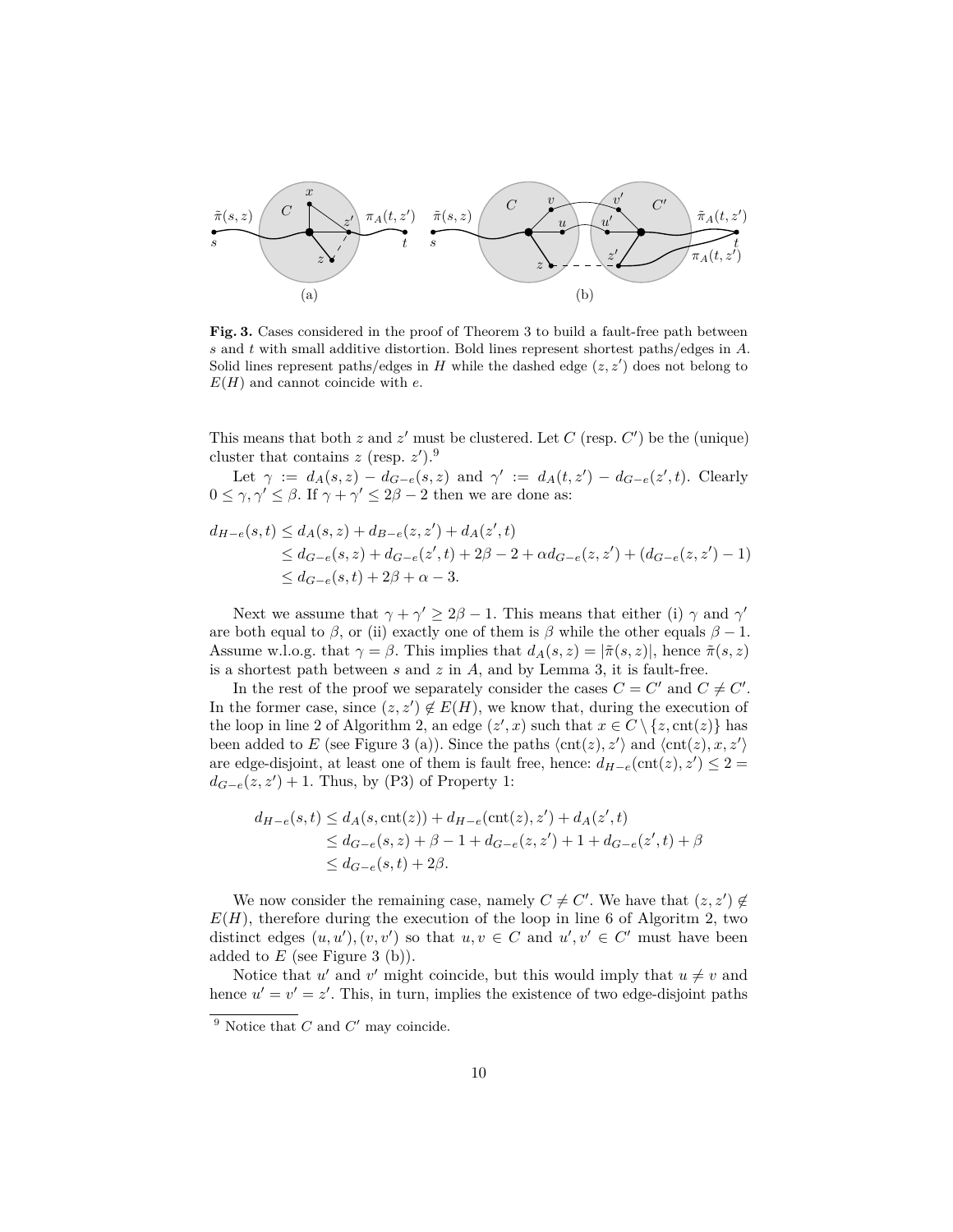of length 2 between  $\text{cnt}(z)$  and  $z'$  in *H*, namely  $\langle \text{cnt}(z), u, z' \rangle$  and  $\langle \text{cnt}(z), v, z' \rangle$ . As at least one of them must be fault-free. Therefore:

$$
d_{H-e}(s,t) \le d_A(s,\text{cnt}(z)) + d_{H-e}(\text{cnt}(z),z') + d_A(z',t)
$$
  
\n
$$
\le d_{G-e}(s,z) + \beta - 1 + d_{G-e}(z,z') + 1 + d_{G-e}(z',t) + \beta
$$
  
\n
$$
= d_{G-e}(s,t) + 2\beta.
$$

On the other hand, if  $u' \neq v'$ , we consider the two paths  $\pi' = \langle \text{cnt}(z), u, u', \text{cnt}(z') \rangle$ and  $\pi'' = \langle \text{cnt}(z), v, v', \text{cnt}(z') \rangle$ <sup>10</sup> Notice that  $\pi'$  and  $\pi''$  can share at most a single edge, namely  $(\text{cnt}(z), z)$  (when  $u = v = z$ ), and that this edge cannot coincide with *e* as it belongs to  $\tilde{\pi}(s, z)$  which is a fault-free shortest path between *s* and *z* in *A*. This implies that at least one of  $\pi'$  and  $\pi''$  is fault-free and hence  $d_{H-e}(\text{cnt}(z), \text{cnt}(z'))$  ≤ 3 =  $d_{G-e}(z, z') + 2$ . If  $e = (\text{cnt}(z'), z')$  then, since  $|\tilde{\pi}(t, z')| \geq d_A(z', t) \geq d_{G-e}(z', t) + \beta - 1$ , either (P2) or (P3) of Property 1 must hold, so we know that  $\tilde{\pi}(t, z')[t, \text{cnt}(z')]$  is fault-free and has a length of at most  $d_{G-e}(z',t) + \beta - 1$ . We have:

$$
d_{H-e}(s,t) \le d_A(s,\text{cnt}(z)) + d_{H-e}(\text{cnt}(z),\text{cnt}(z')) + d_A(\text{cnt}(z'),t)
$$
  
\n
$$
\le d_{G-e}(s,z) + \beta - 1 + d_{G-e}(z,z') + 2 + d_{G-e}(z',t) + \beta - 1
$$
  
\n
$$
\le d_{G-e}(s,t) + 2\beta.
$$

Finally, when  $e \neq (\text{cnt}(z'), z')$ , we have:

$$
d_{H-e}(s,t) \le d_A(s,\text{cnt}(z)) + d_{H-e}(\text{cnt}(z),\text{cnt}(z')) + d_{H-e}(\text{cnt}(z'),z') + d_A(z',t)
$$
  
\n
$$
\le d_{G-e}(s,z) + \beta - 1 + d_{G-e}(z,z') + 2 + 1 + d_{G-e}(z',t) + \beta
$$
  
\n
$$
\le d_G(s,t) + 2\beta + 2.
$$

This concludes the proof.  $\Box$ 

This result can immediately be applied to the 6-additive spanner of size  $O(n^{\frac{4}{3}})$  in [4], which is clustering-based and uses  $O(n^{\frac{2}{3}})$  clusters. Using the 5multiplicative EFT spanner *M* of size  $O(n^{4/3})$  from [10], we obtain:

**Corollary 3.** *There exists a polynomial time algorithm to compute a* 14*-additive EFT spanner of size*  $O(n^{\frac{4}{3}})$ *.* 

We can similarly exploit the clustering-based spanner of  $[9]$  which provides, w.h.p., an additive stretch of 4 and a size of  $\tilde{O}(n^{\frac{7}{5}})$  by using  $O(n^{\frac{3}{5}})$  clusters.

**Corollary 4.** *There exists a polynomial time randomized algorithm that computes w.h.p. a* 10-*additive EFT spanner of G of size*  $\widetilde{O}(n^{\frac{7}{5}})$ *.* 

<sup>&</sup>lt;sup>10</sup> Some consecutive vertices of  $\pi'$  (resp.  $\pi''$ ) might actually coincide. In this case, we ignore all but the first of such vertices and define  $\pi'$  (resp.  $\pi''$ ) accordingly.